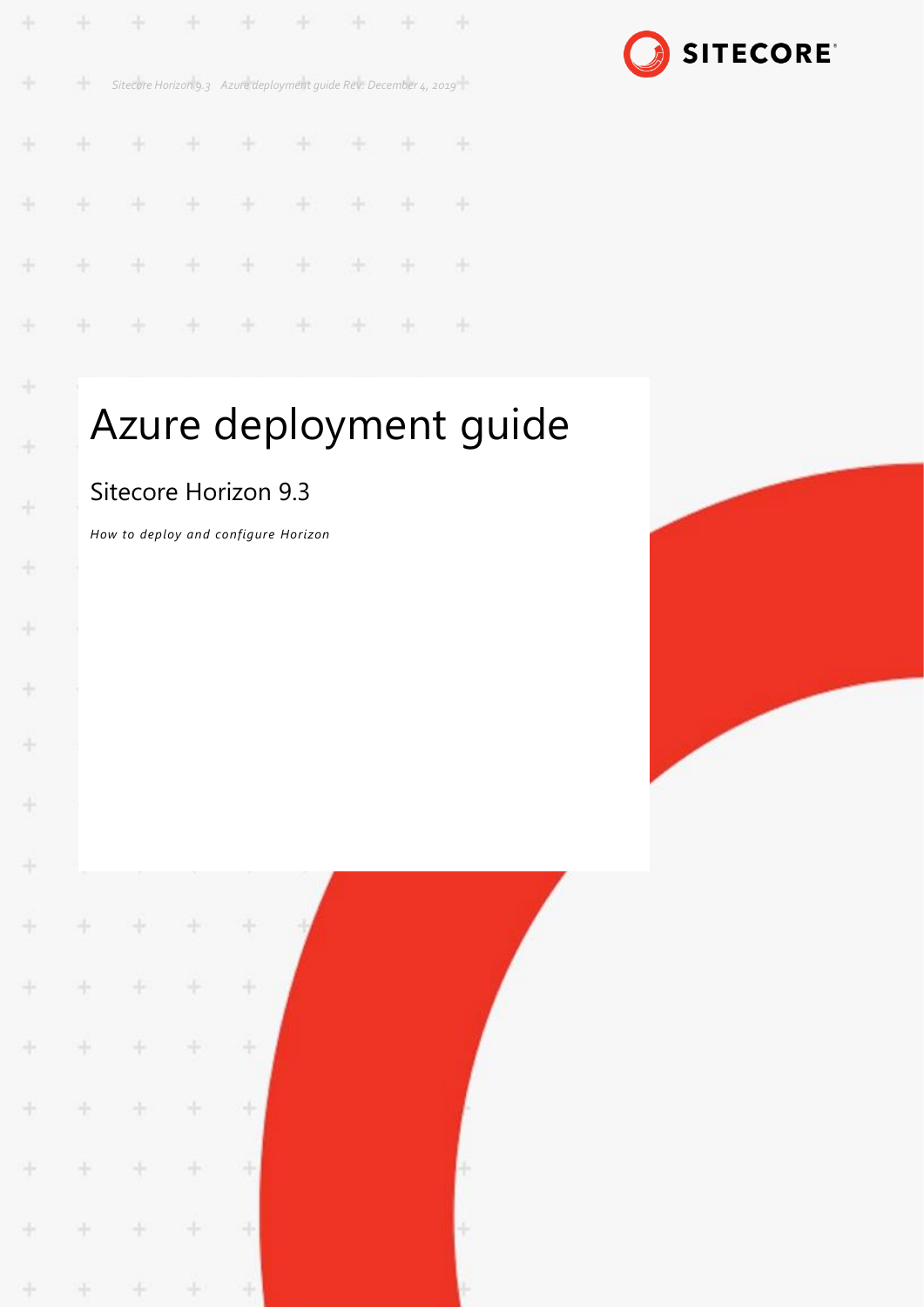

## **Deploy and configure Horizon 9.3 on Azure**

This guide tells you how to deploy Sitecore Horizon to Microsoft Azure®.

#### **Prerequisites**

Before installing Sitecore Horizon, you must have:

• Sitecore Experience Platform (XP) 9.3 or later version installed on your Azure subscription. Refer to the following walkthrough topic when you install Sitecore XP: Walkthrough: [Deploying a new Sitecore environment to the Microsoft Azure App service.](https://doc.sitecore.com/developers/93/sitecore-experience-management/en/walkthrough--deploying-a-new-sitecore-environment-to-the-microsoft-azure-app-service.html)

#### **Note**

Horizon supports the XP, XP Single, XM and XM Single topologies.

- Sitecore Azure Toolkit 2.4.0 and all its prerequisites installed on your computer. See Getting [started with the Sitecore Azure Toolkit](https://doc.sitecore.com/developers/sat/23/sitecore-azure-toolkit/en/getting-started-with-the-sitecore-azure-toolkit.html) for help.
- Sitecore Identity installed.
- Google has announced plans to change how Chrome interprets the [SameSite cookie attribute,](https://www.chromium.org/updates/same-site) with the change taking effect on February 4th. After the change takes effect, Horizon will only work if the Sitecore authoring host service and the Sitecore identity service are under the same domain as the Sitecore Content Management instance. To prepare for this change, we recommend that you assign custom domains to the Sitecore authoring host and Sitecore identity services. The custom domains must be subdomains of the Sitecore Content Management instance. For example, if your Sitecore CM instance has the custom domain [https://cmdomain.com](https://cmdomain.com/), then Sitecore identity must have the custom domain identity.cmdomain.com and Horizon authoring must have the custom domain authoringHost.cmdomain.com.

#### **Get Sitecore Horizon installation files**

To get the Horizon installation files:

- 1. Download the Horizon Azure installation .zip file (Horizon. Azure.zip).
- 2. Unpack the .zip file.

#### **Upload Horizon ARM templates, WDP packages, and the Sitecore Bootloader module, to Azure Storage**

Before you can deploy Horizon on Azure, you must upload the Azure Resource Manager (ARM) templates and Web Deploy packages (WDPs) containing the application code and resources to a Microsoft Azure storage account.

To host ARMs and WDPs in a Microsoft Azure storage account:

- 1. Create a Microsoft Azure [storage account.](https://docs.microsoft.com/en-us/azure/storage/common/storage-quickstart-create-account?tabs=portal)
- 2. In the Microsoft Azure storage account menu, click **Blob Service**, **Containers**, and then add a container.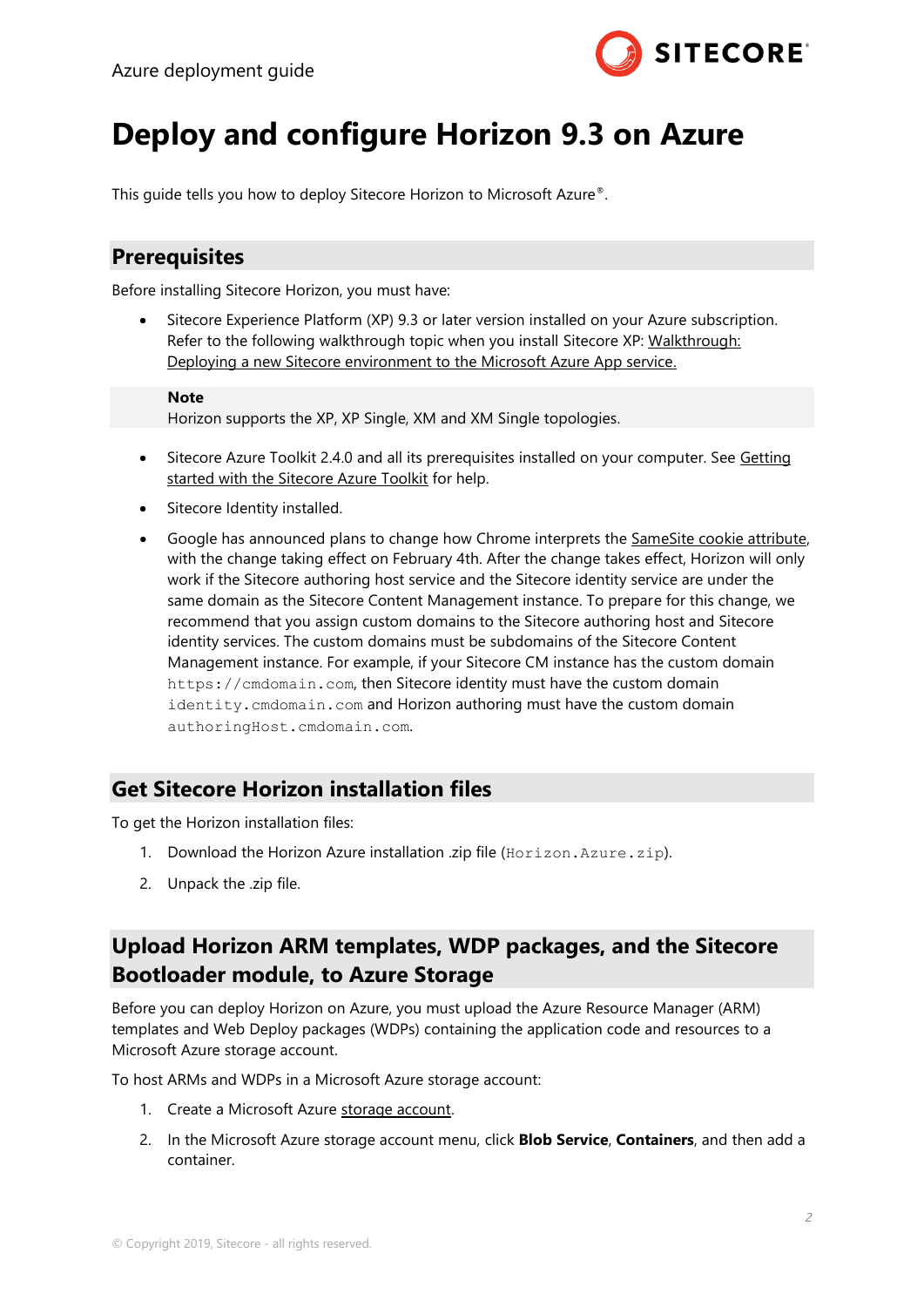

- 3. Use [Azure Storage Explorer](https://azure.microsoft.com/en-us/features/storage-explorer/) to connect to your Microsoft Azure storage account.
- 4. In Azure Storage Explorer, navigate to the installation files that you downloaded and unzipped previously. From the \Horizon.Azure folder, upload the \arms and \wdps folders to the container that you created in the storage account.
- 5. Find the Sitecore Bootloader module, Sitecore.Cloud.Integration.Bootload.wdp.zip, in the Sitecore Azure Toolkit folder. Upload it to the container you created in the storage account.
- 6. In Azure Storage Explorer, for the Sitecore Bootloader module, and each ARM template and WDP package, create a Shared Access Signature (SAS) token, and make a note of the value in the URL string field. The SAS token allows temporary access to the WDPs during the deployment process. When you create the SAS token, ensure that you allow enough time between the *Start* time and the *Expiry* time to guarantee access during the scheduled deployment. Make a note of the URLs because you will need them for deployment later.

#### **Install Horizon on Azure**

Horizon on Azure uses the HTTPS protocol by default. In order to set up HTTPS on Azure App Service, you must provide your own SSL certificate signed by a certificate authority, or generate a self-signed certificate for a development environment.

To generate a self-signed certificate:

- 1. In Windows, launch PowerShell as an administrator.
- 2. In a PowerShell command line, run the generateCertificate.ps1 cmdlet.
- 3. When prompted, enter a password for the generated certificate.

The script generates two files in the current folder: a certificate file, and a BLOB file that contains the content of the certificate file in base64 format.

To install Horizon on Azure:

4. In the parameters.json file, insert the URLs of the WDP packages that you uploaded to your Azure Storage account, and update parameters as follows:

| Parameter name                                    | Information to enter                                                                                     |  |  |
|---------------------------------------------------|----------------------------------------------------------------------------------------------------------|--|--|
| authoringHostMsDeployPackageUr                    | The URL of the<br>AuthoringHost. {version}.scwdp.zip<br>package.                                         |  |  |
| featureIntegrationMsDeployPack<br>ageUrl          | The URL of the Horizon. Feature Integration<br>{version}.scwdp.zip package.                              |  |  |
| featureIntegrationInsightsMsDe<br>ployPackageUrl  | The URL of the<br>Horizon. Feature Integration. Insights<br>{version}.scwdp.zip package.                 |  |  |
|                                                   | <b>Note</b><br>Remove this token from parameters.json if your<br>Sitecore instance uses the XM topology. |  |  |
| sitecoreIdentityIntegrationMsD<br>eployPackageUrl | The URL of the<br>SitecoreIdentityIntegration. {version}.<br>scwdp.zip package.                          |  |  |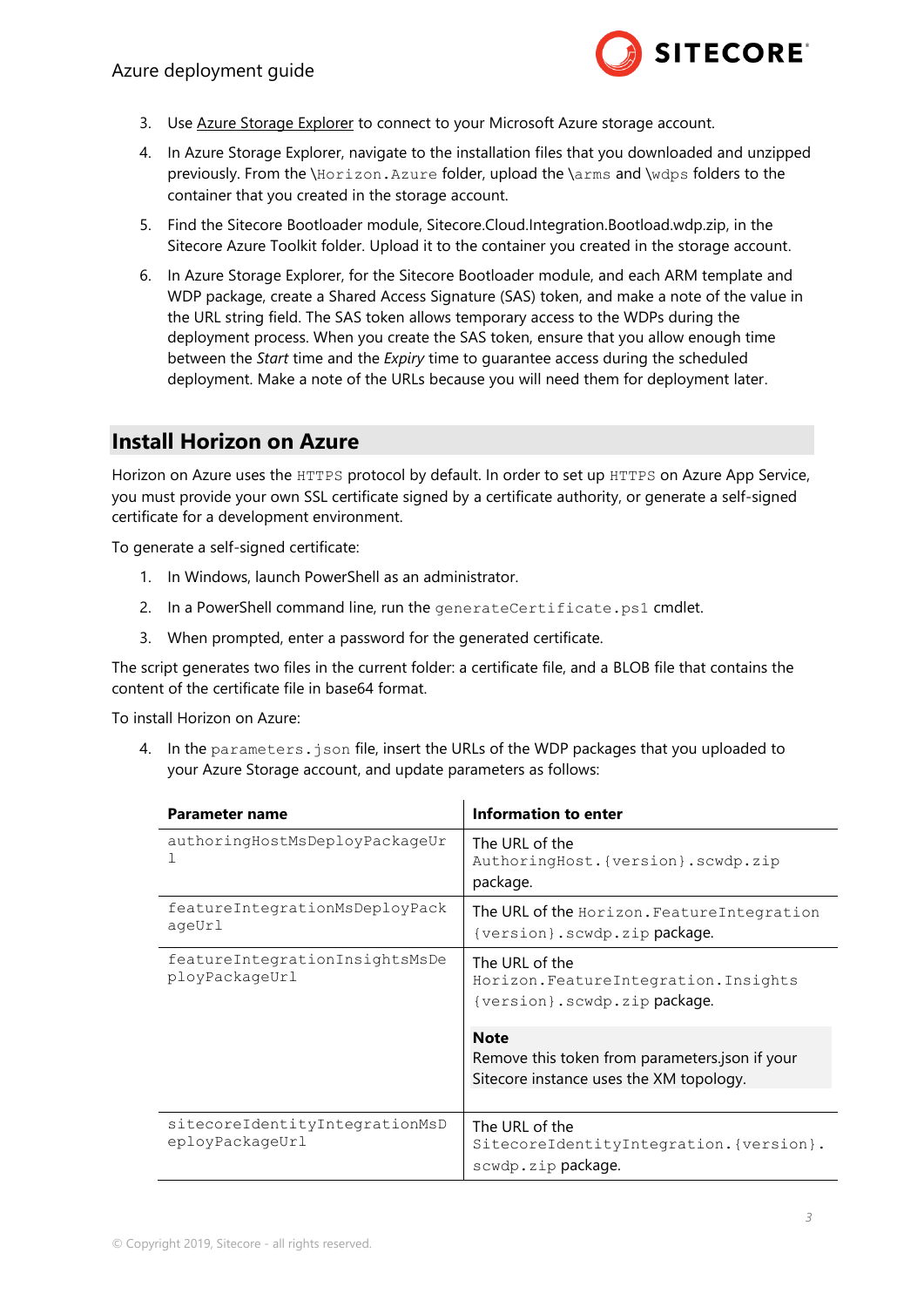

| Parameter name                          | Information to enter                                                                                                                                                                                                                                                                                                           |
|-----------------------------------------|--------------------------------------------------------------------------------------------------------------------------------------------------------------------------------------------------------------------------------------------------------------------------------------------------------------------------------|
| bootloaderMsDeployPackageUrl            | The URL of the<br>Sitecore. Cloud. Integration. Bootload.<br>wdp.zip package.                                                                                                                                                                                                                                                  |
| sqlServerLogin and<br>sqlServerPassword | The Azure SQL server permissions used for the<br>Sitecore XP installation.                                                                                                                                                                                                                                                     |
| authCertificateBlob                     | The content of the generated certificate from the<br>BLOB file.                                                                                                                                                                                                                                                                |
| authCertificatePassword                 | The certificate password.                                                                                                                                                                                                                                                                                                      |
| deploymentId                            | You can derive the deployment ID from the service<br>names in the resource group. Each service in the<br>resource group is named with the deployment ID<br>followed by a suffix that represents the service. For<br>example, when the SQL service is named sitecore-<br>xp0-sql then the deployment ID is sitecore-xp0.        |
| sitecoreIdentityServerClientSe<br>cret  | To derive this value, you need to access the file<br>system of the Sitecore Identity server named your<br>deployment id-si. In the file system, open<br>\Config\production\Sitecore.IdentitySe<br>rver. Host. xml. Copy the value of the<br>ClientSecret1 parameter to the<br>sitecoreIdentityServerClientSecret<br>parameter. |

5. In the DeployHorizon.ps1 script, set the following parameters:

| <b>Parameter name</b> | <b>Information to enter</b>                                                                                                                                                                                                        |  |  |
|-----------------------|------------------------------------------------------------------------------------------------------------------------------------------------------------------------------------------------------------------------------------|--|--|
| ResourceGroupName     | The name of the Azure resource group that<br>Sitecore is deployed to.                                                                                                                                                              |  |  |
| LicenseXmlPath        | The Sitecore license file location including the<br>file name. For example,<br>C:\Project\Files\license.xml                                                                                                                        |  |  |
| Location              | The name of the Azure datacenter where you<br>want the resources deployed. The Azure<br>datacenter compatibility table lists the Microsoft<br>Azure datacenters that you can deploy Sitecore<br>XP to.                             |  |  |
| SitecoreAzureToolkit  | The root of Azure Toolkit module folder<br>location.                                                                                                                                                                               |  |  |
| SubscriptionName      | The name of the Azure Subscription you want to<br>deploy to.                                                                                                                                                                       |  |  |
| TemplateUri           | The URL of the relevant Horizon ARM template<br>that you uploaded to the storage account. (The<br>ARM folder contains templates for XP and XP<br>Single topologies - enter the URL for the<br>template for the relevant topology.) |  |  |

6. In Windows, launch PowerShell as an administrator.